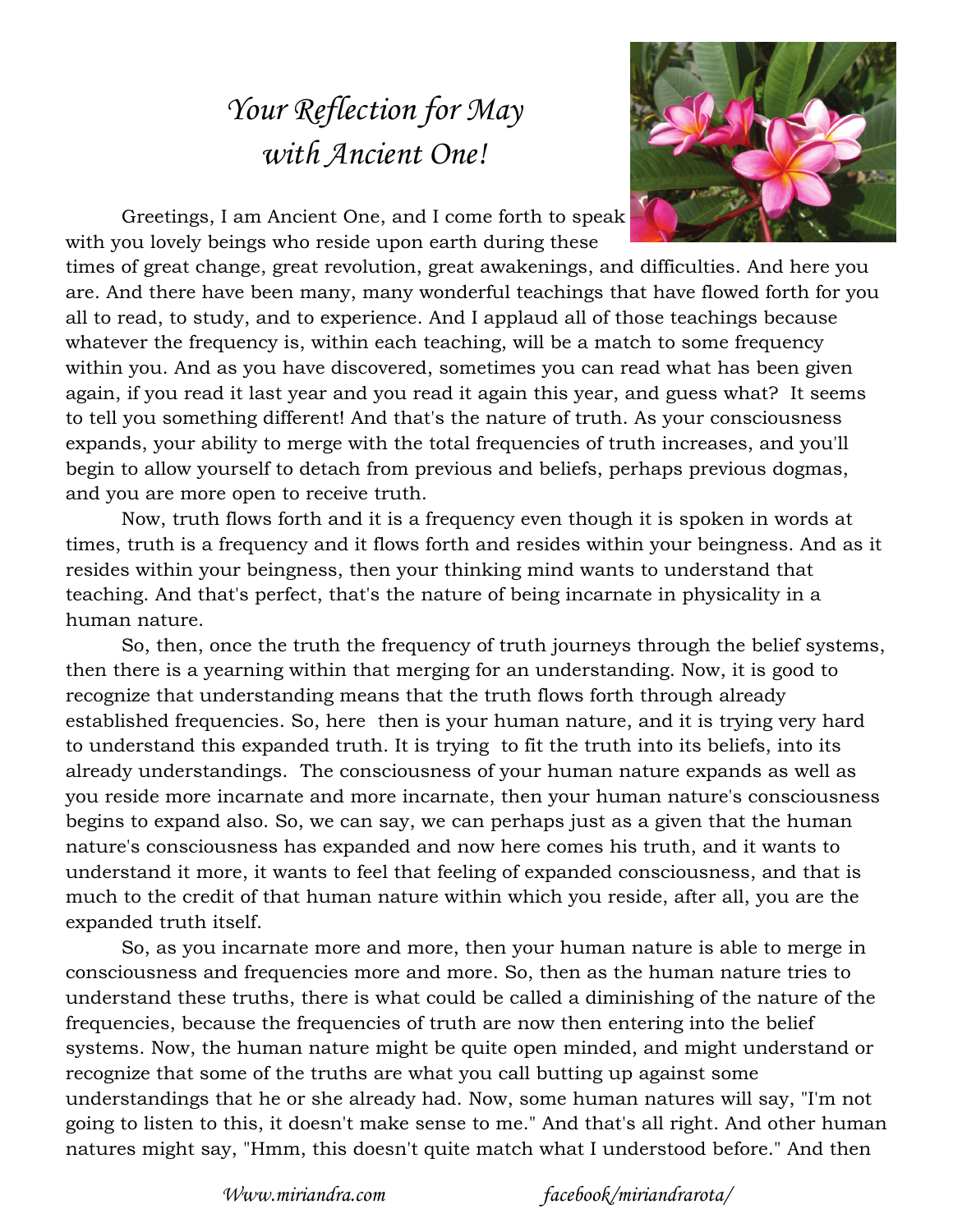the human nature will make a change and what is the change? This is what's most delightful. You have taught your human nature to pause, to bring him or herself to peace, and to allow their belief systems to take a back seat, so to speak. So that now the human nature can receive those truths, those understandings, and they are not compressed into the belief systems that have been working or not working. So, then the human nature is able to receive these frequencies in a more complete manner. And that is an uplifting to the nature of your vessels, the human nature and their persona.

So, then, as this truth flows forth upon Earth, and you receive different truths and teachings, there are many ways to receive the truths. And one is to simply receive them. Now, many of the truths say to you, this is what you could do, and they say what you could do. And that's wonderful. But many times they don't say exactly how you will do that. So then what's missing is the bridge between the truth and the spiritual teachings, and the human nature's ability to integrate those teachings into its journey. And after all, that human nature is your vessel, you are journeying here upon Earth, through this human vessel and its personality, its persona.

So then I, Ancient One, would like to get practical. I would like to speak about the hows, how you do these certain things. So then, let's just take the first one. The first one is, perhaps the teaching says, maintain an expanded consciousness while you are cooking your food, or preparing your food, so that the wholeness of your being will be incorporated into that food and nourishment of being, and it will nourish the body physical, spiritual, mental more easily.

Well, that's good. That sounds really good. How do you do that? How do you place your consciousness in that food in in that preparation, and here is how. Once you have decided what you're going to prepare, then pause for a moment. You have the food before you, perhaps you're going to cut up some vegetables, perhaps you're going to prepare something with flour and eggs, and whatever your creation is. And you are just simply viewing those ingredients. It doesn't take long. Now this process isn't going to put you behind schedule of making a meal. But you are just looking at the ingredients. What are you doing? You are becoming fully conscious of what you are doing. You're not thinking about something else while you're preparing a meal. And that's not a crime because you're very busy on Earth. But this is something else, this is a different way.

So then you are viewing your ingredients for your meal. And next, you are giving thanks for the ingredients for your meal. It doesn't have to be long. All you're saying is, "Thank you for this food." Or you're saying, "I am grateful for the ingredients for this meal." And then you begin. How do you begin? Here's another how. You bring your consciousness to an awareness that you are preparing a meal for a Holy Being. That changes things doesn't it? You want it to be special. You want your consciousness to remain clear of other thoughts. You want to remain focused. So you decide to do this. And then you begin and as you are preparing your food, every time that your mind journeys forth into some other area, perhaps something you're going to do the next day or something that you're committed to do, or you're going to write a letter to someone or you're going to call someone stop, bring your focus back, bring your focus back to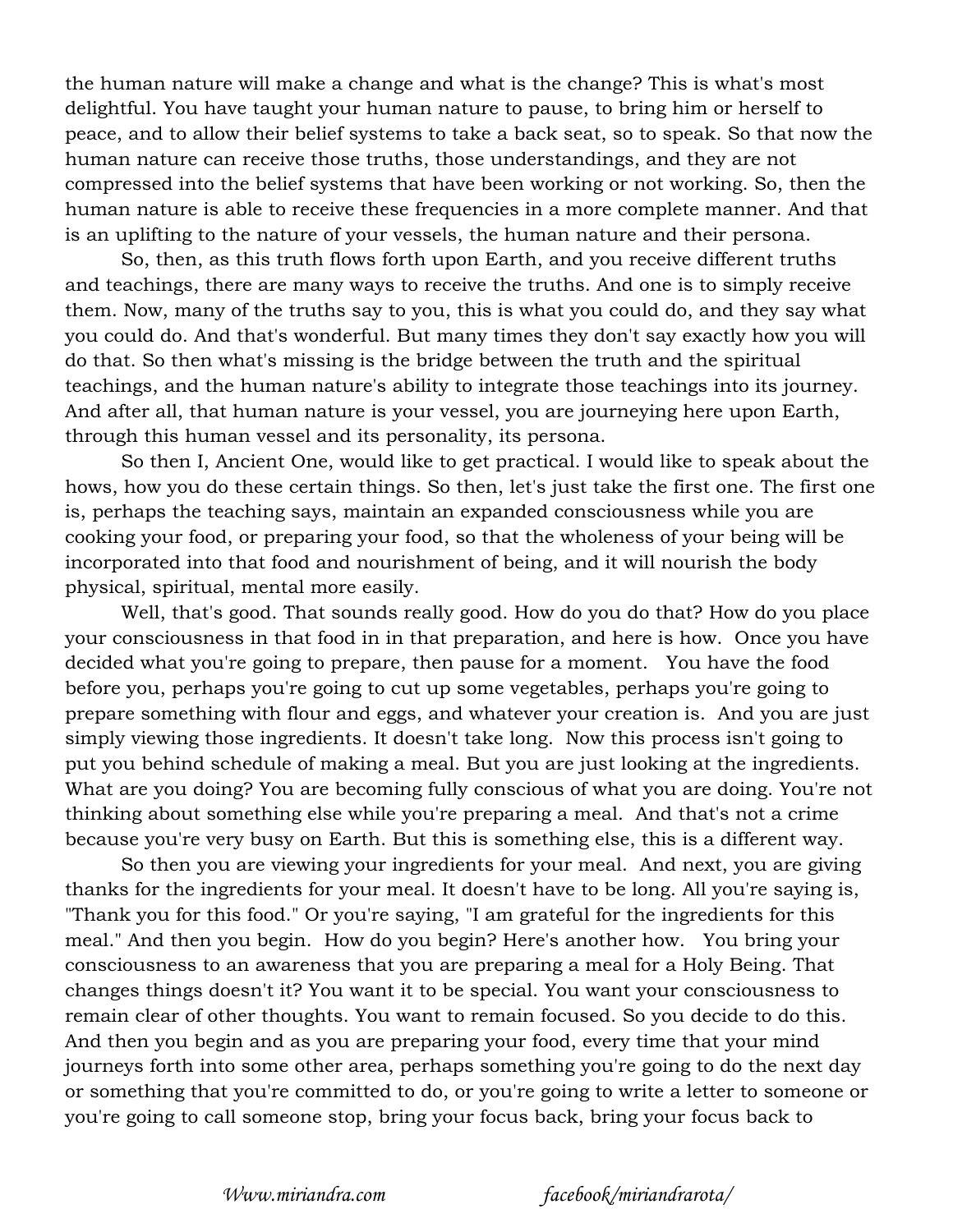preparing this meal. Once again, look at the ingredients. Remember what you're doing. You are preparing a meal for a Holy One and then continue.

Now once you have all the ingredients prepared, perhaps it's in a type of soup, or perhaps it's cutting vegetables or you're going to saute some vegetables, or perhaps you are baking a bread and you have the dough already prepared. You have the ingredients already mixed together. And then here's the next step.

Close your eyes for a moment, just a moment. Breathe deeply. Remember that you are a totality of being incarnate. And then breathing in through the top of your head through your crown energy center, breathing in all the way into your heart energy center. And then breathe out through your mouth. And what are you doing, you are breathing that Holy Breath on to the ingredients of the meal, you are in a very real sense, placing the holiness of your being into the ingredients of your meal. And then pause for a moment, and then continue bringing your consciousness back to exactly what you are doing, focusing on just what you are doing.

And once your meal has been prepared, and you are ready to, for example, cut your bread, or place the ingredients of a meal in a plate or in a bowl, then the next thing is to take your finger. Now if it is bread, you can just take your finger above the bread, and you are making a circle in a clockwise manner. And you are just in creating within that bread through your intent, then, the incarnating of essence of holiness of being. Now how do you do that?

Firstly, you decide, you take your finger, you place it above the bread, and you just make a few circles around and around in a clockwise motion. And you say, "I place, by my divine right, the holiness of being within this bread. So be it." That's all there is to it! If you have a pot of soup, then you are taking a spoon or a ladle and you are just moving it around inside that soup in a clockwise manner. And you're saying the same thing, "By my divine right, I place holiness of being within this soup, within this food. So be it." And the same if you have a certain vegetables, you are taking your spoon and just moving it around clockwise, and you're saying the very same thing. And then you can serve your food, then you have prepared food for a holy one, who is the Holy One? Everyone. Everyone, anyone who sits at your table is a holy one. So then, that's the how of how to prepare your food in a way that is the most nourishing for the totality of your being.

Now, another practicality is this. Some of the teachings in many, many of the teachings say that if you want to nourish your being or replenish your being, go to nature. And that's wonderful, that is a great truth. How does that work? Perhaps you are depleted in your frequencies. Or perhaps you are feeling quite wondrous, but you are going into nature to experience the nourishment of your spirit through nature. So then the first ingredient is to decide to do that. That you are not just going for a stroll haphazardly and thinking about the bills or thinking about what someone said to you. You are doing it differently. Firstly, you're giving yourself what you call time. It is that that you wouldn't do this particular participation in nature in five minutes or 10 minutes. This is something else this is called nourishment of spirit. So then, this is how you participate.

First you give yourself an amount of time. And if you are fortunate enough, you can give yourself unlimited time. But perhaps you have to limit your time and maybe you can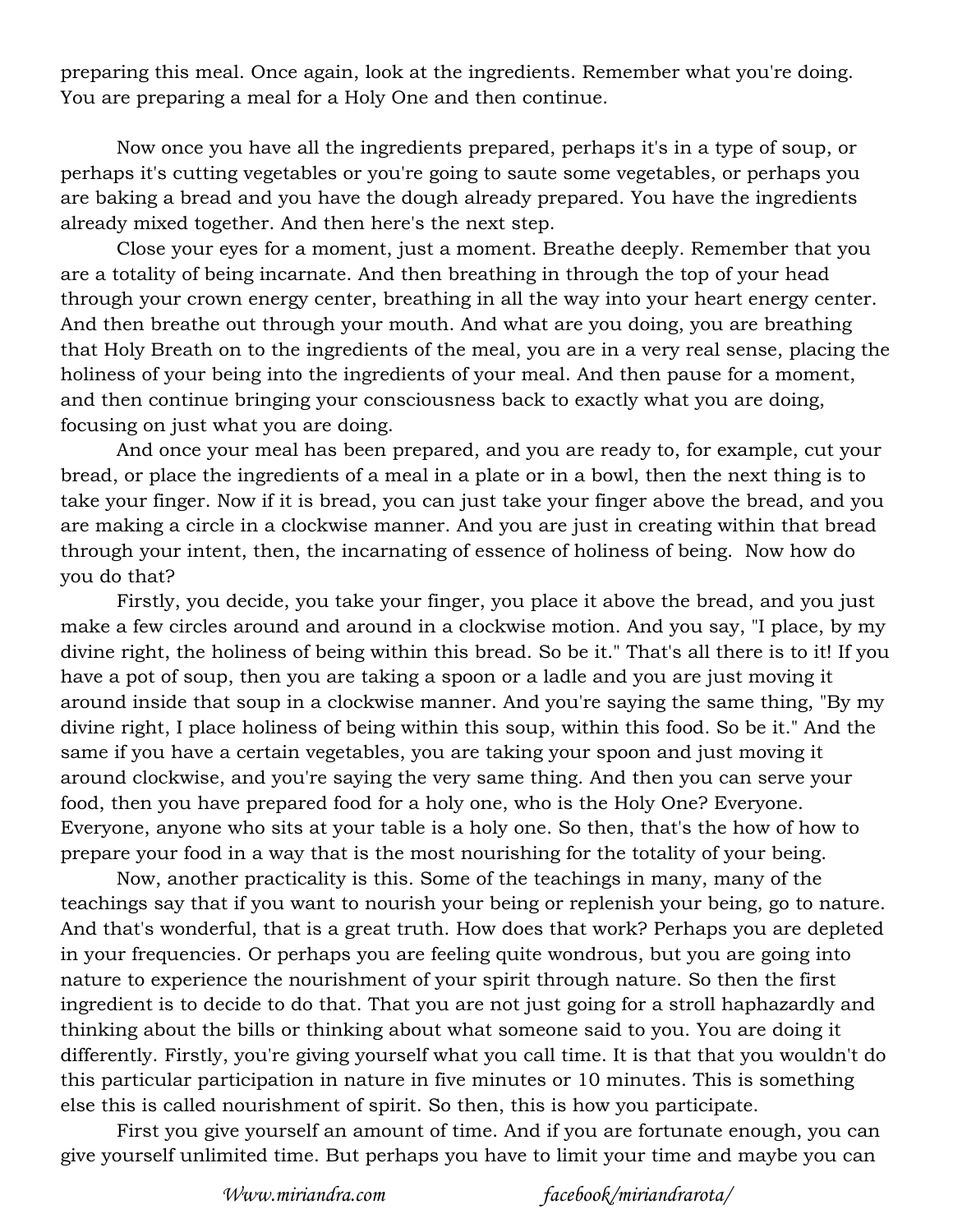give yourself one hour, just enough real time. So then you are setting your time. Here you are determining that you are going to devote part of your journey to this experience.

Then you're going to choose the location. Now perhaps you can go in what you call your backyard and sit in nature in your backyard. There is nothing wrong with that, but this is something more that I am suggesting that you do. I'm suggesting that you choose a location away from the cities, away from your home, away from the talking of other beings that may be away from the presence of other beings. Some of you enjoy hiking, and perhaps you will determine a location where you would hike, to go to a location where you would be in nature in the privacy of your being. Now some of you might research and discover a park and through your research discover that part of the park has some areas where you can be in private. And that would be perfect also. So then that's the next step is to choose a location with the knowing that you are doing this to nourish the spirit of your being.

And then the next thing is to choose the time of day. Do you want to go in the morning, do you want to go in the afternoon or in the evening? What is the best time for you to be able to devote this experience to your own nourishment of being? And then it is to go there. Once you arrive in that location, then once again, you are reminding yourself that you are actually taking an action, you are participating in going forth, as many of the teachings have said, into nature to nourish your being, to nourish your spirit. So then you remember what you are doing. And you choose to set aside all of the thoughts, and all of the pressing appointments, all of the worries and concerns.

Now how do you set that aside? By the way, it's nice to say "set it aside" but how do you do that? In this way. You take some deep breaths, you bring yourself to peace. Just bring yourself to a peaceful feeling inside, just peaceful. If something is worrying you then say to that worry or that concern, "I will think about you later." And continue to say to yourself, "The solutions to all of the issues will come to me once I am nourished in spirit." And then you can say if you choose, "By my divine right, I set aside all worries and concerns so that I can experience the nourishment of the spirit of my being." And then pause and allow those frequencies to be with you. You're just allowing yourself to become peaceful. If a thought comes to you, again, you can let it go by. But if it seems to keep tapping on the shoulder, you can actually say, Not now. I will think about you later." And once you do that for two or three times, that thought will most likely leave you alone, so to speak.

So then once you have brought yourself to this peaceful manner of being and you have consciously set aside all of the thoughts and all of the concerns, all of the things on your schedules, happy, sad, good or bad, and you are just being, then go forth. You have brought with you some water of course, and you bring that small container with you and you go forth.

Now you might walk on a pathway, you might begin to hike, but you are just going into nature. And we use this as an example, perhaps you have chosen a time where there are not many people present and you'll begin to walk into this park and you are maintaining the consciousness that you are not thinking about anything because why? Because you are very present in the moment. How can you make yourself be very present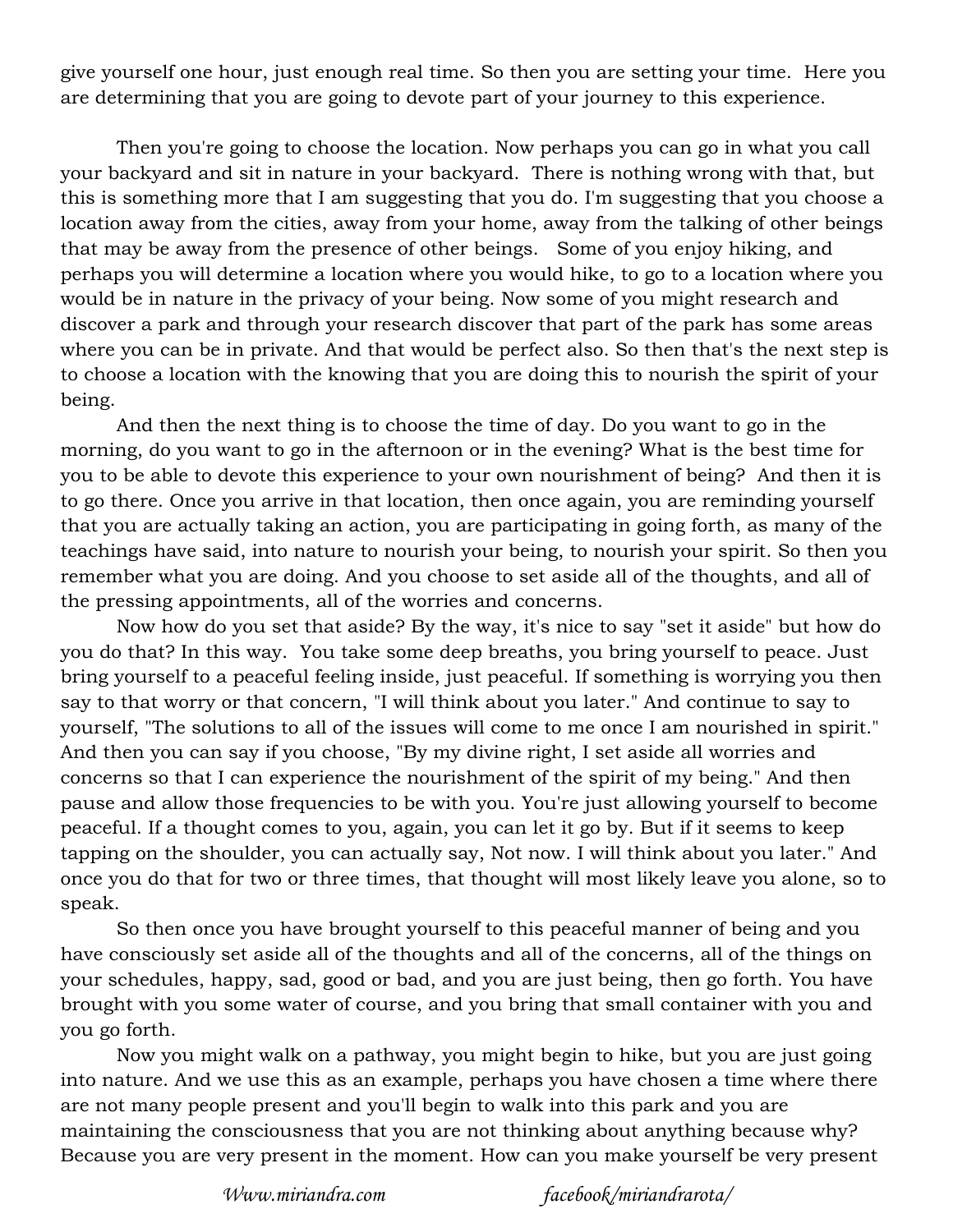in the moment? Pay attention to where you're stepping, how your feet are stepping. Pay attention to your steppings and then next pause and look around. What do you actually see? Yes, you can say, "Oh there are trees and bushes. Oh yes this is nature." But what do you actually see? What kind of bark is on that tree? Is it smooth? Is it rough? What kind of bark? What kind of bushes? Do the bushes have flowers or berries? Are they swaying in the wind? What is the scent? Does it smell like Earth? Does it smell like nature?

All right, then continue, continue, again, paying attention to how you were stepping and looking around really looking at nature. And you continue in this manner, until you discover an area where you can sit quietly. And when you discover that area, you'll know because it will be perfect. So, then you sit in this area and you simply be. Now how do you simply be?

 Firstly, you might require yourself to quiet your mind again. And you go through the process as we have described. And then to participate with nature, it is for you to bring your consciousness to nature. And how you do that is you are sitting quietly and you perhaps are viewing something that looks in insignificant, it's a little bush right beside where you're sitting. And what you do is you bow your head to that bush, you are bowing your head to the forming of nature, the frequencies of nature. And then you look further around you. Perhaps you see some pebbles or you see some stones and you really look at them, what color are the stones? Are they large or small? Really become interested in the stones from where you were sitting. And once you have become acquainted with the stones by viewing them, then nod your head again, honoring the presence of nature in the stones. And continue in this manner of viewing around you what is present. Are some of the branches broken or some of the branches new? What is occurring? Are there blossoms? What is in this nature, you are truly viewing it. Perhaps there is a trickling of water and there's a little stream or brook that's behind you or near you and you are closing your eyes and listening to the sound or the water. Just listening to the sound of the water. If there is a breeze, you are turning your face toward the breeze, to allow it to caress your face, to kiss you on your cheeks. And you are giving thanks to the breeze. And you are residing in this manner. Paying attention, keeping your consciousness present in the moment. And if you feel a tug to think about something important, just say the words, "Not now." Come back to the moment. And the next... here is the delightful part. You close your eyes as if you are in meditation. And you allow the presence of nature to be with you. You have been with the presence of nature. So now you are sitting quietly, you have closed your eyes and you are just simply being the truth of who you are. And you are allowing nature to be with you

Pay attention. Perhaps there'll be a soft whispering. Perhaps it will be rustling in the leaves. Perhaps it'll be real silence. You're not looking to have an experience, you are having an experience in the moment. And you are simply paying attention to what it is. Reside in this way for a time and when you feel it is correct, then open your eyes, and view that nature again... as a whole. You are viewing the trees and the stones and the bushes and the blossoms and the breeze and the rustling of the leaves. And you are saying, then, "Thank you." And you can stay for a longer moment, or you can complete your visit. Before you get up and leave, then you say the words, "So be it." When you say the words "so be it" what occurs? "So be it" then integrates the frequencies that have been expressed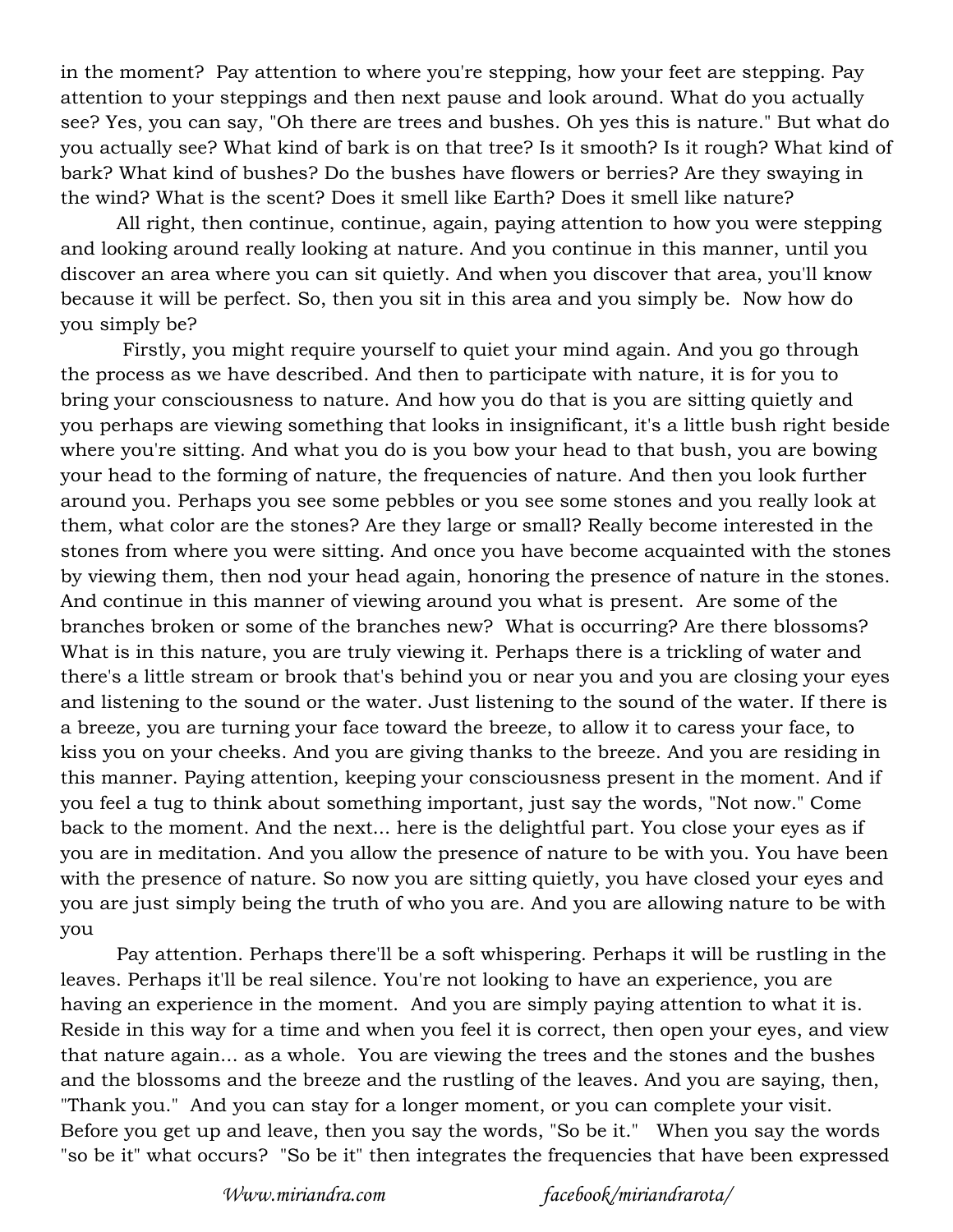and experienced into the consciousness of your being. It's the completeness of the experience.

And then you can go forth, and you can return to your home or return to where you are going. Yet, if you have a moment, then perhaps you could put the date and write what your feelings were, what did you experience? Nothing monumental, just what were your experiences? How did you feel nourished? And then, perhaps another day, perhaps and next week or next month, you will decide to do the same. And if you find yourself distraught, or troubled, then you know you're depleted, and then you know you can go to nature and become replenished. And it will give to you, nature will always give to you. Perhaps another time you will go to a body of water, a lake or the ocean or a river, and experience what's there. Perhaps another day or another time, you may decide to go where there are birds. And you will be able to observe the birds. Just observing them not putting interpretations on what they're doing. Not projecting a human persona onto the bird, just observing the bird.

And in this way, you allow your spirit to be nourished, and how is this nourishment occurring? And why does it occur? Because everything is, as you know, everything is the All That Is. All frequencies are one frequency. And you are allowing this most precious manner or expression of totality to nourish you.

What's another truth that has been given? That is the most wondrous thing and you wonder how you can do it. How about bringing yourself to a healing frequency? How do you do that? And you might say, "Oh, I do that. I bring myself to a meditative state and I focus on whatever I need to and I place love there. And you know I'm helping myself heal." And I say bravo to you. Let's talk about that a little more.

There is a part of your beingness that holds within it perfection of being and that perfection of being is located in an energy center. It's actually located in all of your energy centers. But there is one that holds perfection of being and it is above the crown energy center. Now the crown energy center brings forth into your entire beingness and consciousness truth as it is able to integrate within physicality. The energy center above that crown energy center is called the auric energy center and it is the center for the auric field around your being. And then there is another right above that and that is called the etheric energy center. The etheric energy center holds the essence of purity of being, that of you, the essence of being flowing forth to take form, and it is in its most perfect manner of being. Now, if you incarnated in your most perfect manner of being, you would not remain here because there will not be a reason for your journey. Because you would be perfection and perfection does not reside in the physicality of the third dimension.

So, this perfection of being flows forth, and it flows forth into that auric field. The auric field energy center holds the patterns of the forming of your beingness. So that perfection flows forth into that auric field energy center, so that it can form that which you are.

Now, isn't that interesting? What if you are able to go to, so to speak, your auric field energy center and cause an alignment to occur there, so that the perfection of being could more fully incarnate? How would you do that? Here's how. Firstly, of course, you sit quietly, you bring yourself to peace, you set aside all of your concerns. And we've already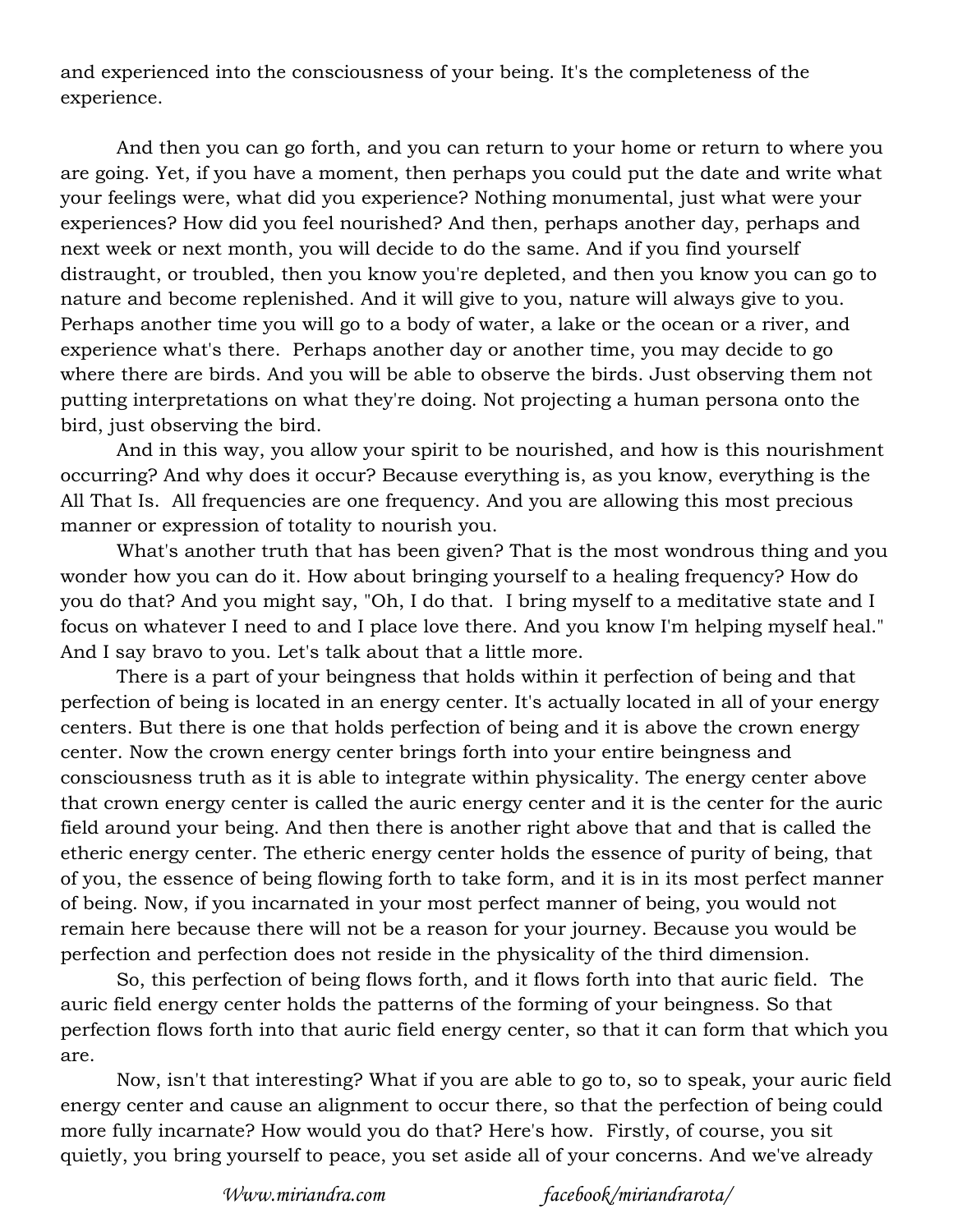talked about how you can do that. And then you recognize that around your being, surrounding your being is your auric field. And it is a field of frequencies that maintains the integrity of your beingness. And right above your crown energy center is the center for that auric field.

So then you place your consciousness in that center. Now how do you do that? Some say make believe. Now you might say, "If I make believe, it's not true." But that's really not true. What you're doing is setting aside the need to bring your physicality and the consciousness of your human into this manner of being. So what you're doing is recognizing that above your crown, there is the center of your auric field. And this is the trick of it. You simply say, "I placed my consciousness in the auric field energy center." And then imagine that right above your crown energy center, there's a center and it's spinning. And you are closing your eyes and you're imagining it. And when you imagine, guess what happens? Imagining tells the thinking mind that this really isn't important because it's make believe. And that's what you want to do! You want to disengage the thinking mind. So then you imagine it's a gift to be able to imagine, if you weren't supposed to have it, you wouldn't have it. So how do you use it and why? He is how and why. So then you are saying those words, you place your consciousness in your auric field energy center. And you imagine that right above you, there's that center, and that auric field goes around your entire being. And as those frequencies flow around, it flows through that energy center. And in that energy center, you could imagine that it's round, and it's moving around and around. And in the very center of that center, there's a tiny globe and inside that globe are frequencies. And those are the frequencies that maintain the manner in which you incarnate, everything about you.

So then, you take a moment, you will imagine that you are in that little globe, you're looking at that little globe. And you say, "By my divine right, I breathe fourth perfection of being and the capability of incarnating perfection of being." And then in your imagination, now, you take a breath, and you breathe your breath right into that little globe, right into it. And you allow it to be. And you just wait and allow, just allow. And then when you're ready, you say the words, "So be it." And then you return back to your consciousness. And you recognize that you have begun to participate in assisting the physicality of the being and the manifesting of the vessels for your spirit to be in their best form possible. And yes, there are other methods of assisting healing, and they are all most wonderful. But I say to you, this is most powerful.

All right now, what is one more practicality? What happens if you get a message, so to speak? What if you're sitting quietly, or you're just doing anything and and, as you have the phrase out of the blue, there comes a speaking, a message, and it says to you something about a friend. And it's about a friend and something that they should do. And you think, "Oh, I better write this down. And I better call my friend or get this message to my friend because he or she is supposed to know this." And that's all right.

But there's another way. It's a more expanded way. And it's this. It takes courage. It takes courage because what does it do? It diminishes your ego. All humans have egos. And many spiritual beings believe that they must participate with other beings all of the time, telling them what are their messages, what they should do, what they should stop doing. And there comes that moment in that journey, where you begin to recognize that in being